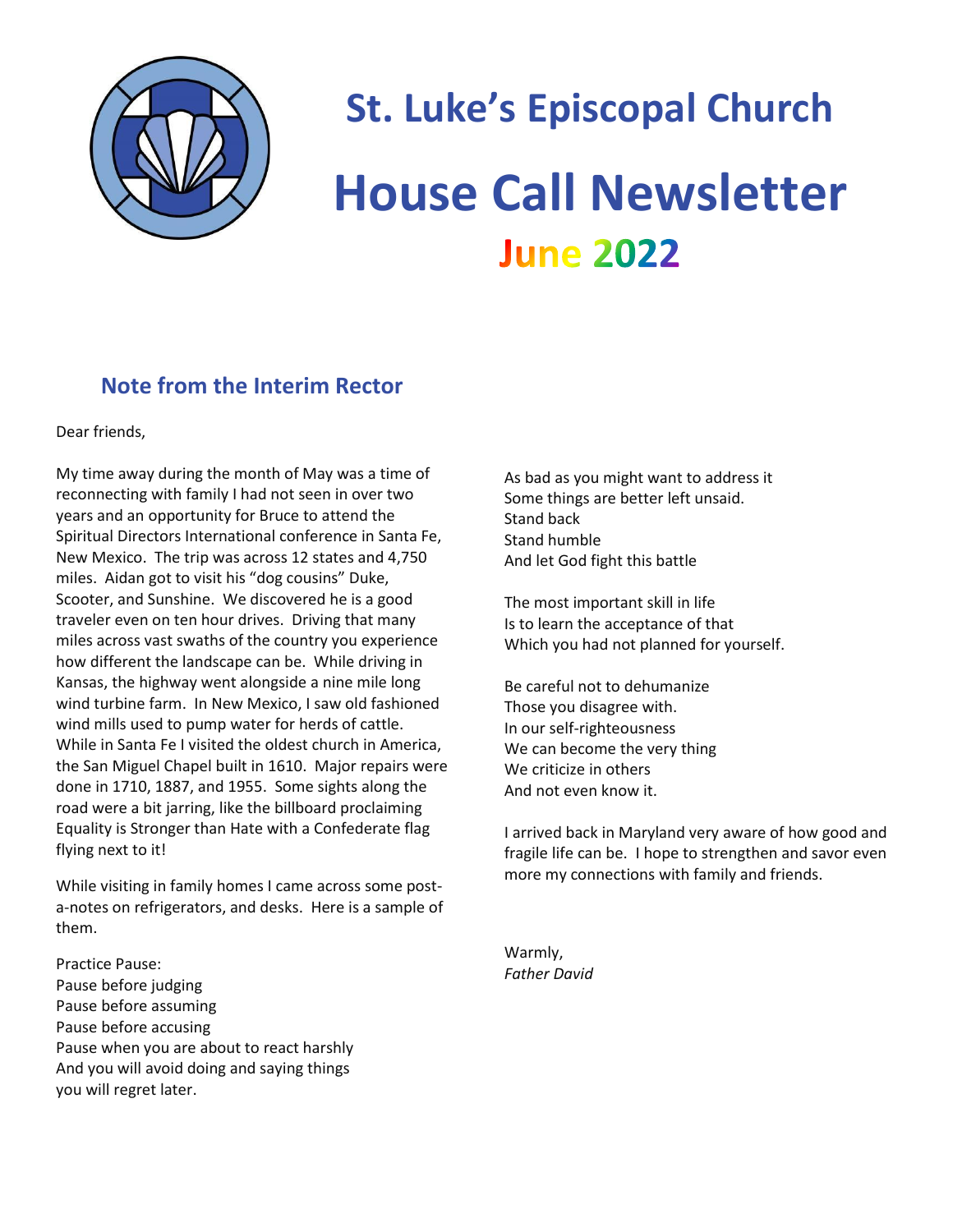## **Vestry Highlights**

May Vestry Meeting Highlights

- St. Luke's will follow Diocesan protocols regarding future Covid guidelines.
- Deacon Lauren and Dianne Crews will coordinate participation in the Pride Parade and Interfaith Pride Service, June 4/5.
- Joy Phillips is in communication with Sunniah. Contributions to her college fund will start in June.
- Deacon Lauren is researching ideas for Children's Formation to start in the Fall.
- Lighthouse Shelter is now receiving bag lunches. We need a coordinator to resume that ministry each Sunday morning.
- Vestry retreat will be held at the church Saturday, July 16.
- Avedis Zarikian has resigned as Assistant Treasurer. The vestry expressed sincere gratitude for his dedication.
- Deacon Lauren extended an invitation to attend her Ordination to the Priesthood, on June 18 at The Church of the Redeemer.
- Next vestry meeting has been changed to Saturday, June 25 at 10am via Zoom.

*Dianne Crews* Registrar

## **A Note from the Treasurer**

Many thanks to everyone for your continuing financial support.

As a reminder, there are several ways by which you may keep your pledge up to date and provide other contributions:

- Drop your contribution in the collection plate on Sunday morning
- Send a check to the church (1101 Bay Ridge Avenue, Annapolis, MD 21403)
- Send payment to the church using your bank's automatic bill pay service, which often does not carry a fee
- Contribute online securely with Givelify [\(https://goo.gl/Q4b37L](https://goo.gl/Q4b37L) or visit our website at [www.stlukeseastport.org](http://www.stlukeseastport.org/) and click on the Giving

link at the top of the page). This method deducts a service fee of approximately 3% for each transaction, and so reduces your total gift amount to the church. Please consider adding an additional amount to each gift to cover this fee.

### **Treasurer's Report: 2022 Finances**

| As of April 30, 2022<br><b>Income</b> | Actual           | Planned          |
|---------------------------------------|------------------|------------------|
| <b>Pledges</b><br><b>Other</b>        | 27,918<br>13,342 | 41,667<br>10,849 |
| <b>Total Income</b>                   | 41,260           | 52,516           |
| Expenses:                             | 47,603           | 48,415           |
| Net Gain                              | $-6343$          | <u>_4101</u>     |
| Assets                                |                  |                  |
| <b>Checking</b>                       | 31,927           |                  |
| <b>Investments</b>                    | 95.384           |                  |

## **Hybrid Worship Spring Updates**

We are continuing to offer our regular 10 am Sunday worship service in a hybrid format. This means that worshipers have the option to participate in person in the sanctuary, on Zoom, by phone, and on Facebook Live.

#### **What to expect if you come in person:**

Those attending in person are welcome to wear masks, **but masks are no longer mandatory**.

We are not requiring social distancing, however, we ask that you refrain from making physical contact (i.e. handshakes) with those outside your household, including during the passing of the peace.

Some windows will be opened to provide greater ventilation.

Music is a combination of live singing accompanied by Dr. Ildar Khannanov and recorded music sung by our virtual choir. Under new guidance from the Episcopal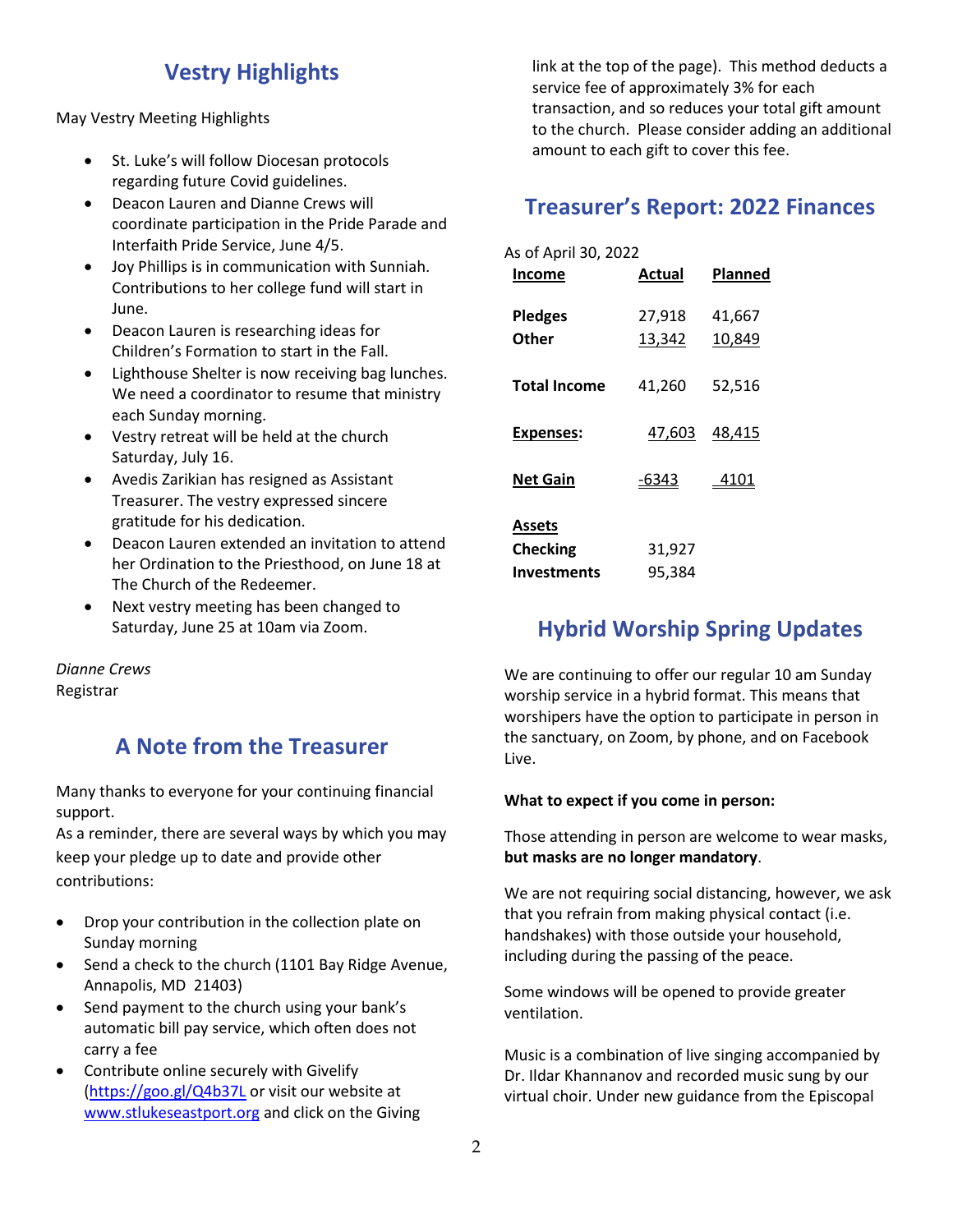Diocese of Maryland, the congregation is permitted to sing with masks on.

We are using an option for Holy Communion recommended by the bishop known as "shallow intinction". The celebrant alone will dip (intinct) the edge of each wafer into the wine before placing it in the hands of the recipient. Intinction by individual worshipers will no longer be permitted in this diocese due to the associated health risks.

Please read the Episcopal Diocese of Maryland's Green Phase [Guidelines for Regathering](https://r20.rs6.net/tn.jsp?f=001rQBS7KJtPo3XTR3zm8qDB1QIAeh1e9W5w6-w24dbXnSUAFE9Qjl_YmxHV_OJohcN8pDM425y33p5IX3OSgN21dvG9Z6k7PykRno_RoXbZNsNiMySomZqPqa1PjMKgkdv-T-rasD-P9v_tfccOLJqOvkqbt3wrwR2P7JpaWddLRYYzOFV_Drf0w==&c=Umpl4dFjJ0BidXtdPo_yqPQnw5aoquvoMTt9__CrvuQ1KqDIrn0paw==&ch=AWqrve4ASRsAjPazkfBOcTPMqWKyHh4b5OowmN_Z9uUoTIcbFtJF9Q==) before attending in person.

#### **What to expect if you attend on Zoom, by phone, or through Facebook Live:**

Our goal is to enable those who attend worship remotely to be fully included in the service as much as possible. We are exploring ways to increase interaction between those who are in person and those joining remotely.

The video originates on Zoom and is shared from there to Facebook. Those online are able to hear and see what is happening in the sanctuary, and those in the sanctuary are able to hear those on Zoom when desired (for instance, a Reader or Intercessor may serve remotely).

The worship bulletin is shared on the screen. The text of the worship service is also available to download from our website (and at the links further down in this email) as a seasonal worship booklet and weekly inserts.

A brief social time follows the service for those on Zoom.

#### **What about other forms of gathering?**

- St. Luke's Food Pantry continues to operate on Tuesday mornings from 11 am to noon under their revised protocols. **Masks are still required of everyone, regardless of vaccination status.** Donations are received at the church on Monday mornings between 10 and 11 am.
- The Friday Morning Contemplative Prayer Group is meeting solely on Zoom at this time.
- Small groups, such as committees, are encouraged to meet outdoors. If you are meeting in person at the church (even outside) or using the church Zoom account, **please make sure to**

#### **check the calendar for space/Zoom availability and schedule your meeting with Dalyn Huntley.**

● With permission of the Vestry, Alcoholics Anonymous has resumed meeting indoors in the Undercroft on Monday and Wednesday evenings at their old time of 5:45 to 6:45 pm. Cub Scout Pack 153 meets on Thursday evenings in the Undercroft and in the amphitheater area.

#### **GreenGive 2022**

St. Luke's Restoration of Nature is a co-host of GreenGive, an online fundraising and engagementbuilding initiative to expand participation in 11 Anne Arundel County waterway and environmental organizations.

#### **What is GreenGive?**

GreenGive is a day of giving starting **on June 7 at 5 pm through June 8 at midnight** that harnesses the collective power of individuals like you to provide the critical funds needed to protect our local waters and lands.

You can join with us "for the greener good" by giving online during the [GreenGive,](https://r20.rs6.net/tn.jsp?f=001q0Vpl_KYfCWKMFIWnuoesgp_SEYkyd0MKwK6zWJvW1JPeBFqYexQREbzXGuu_iVPxD2nX2awjyqV82agbFKQS-oVQINbyJnsQULU7pWAxVIUfihOlnpmcZ9lbLSZcEY0BnrhOnSjFCWaHm6DfeVhag==&c=&ch=) and by spreading the word about GreenGive in your community, your workplace, or your congregation. New to the GreenGive? Find out more at [greengive.org](https://r20.rs6.net/tn.jsp?f=001q0Vpl_KYfCWKMFIWnuoesgp_SEYkyd0MKwK6zWJvW1JPeBFqYexQREbzXGuu_iVPxD2nX2awjyqV82agbFKQS-oVQINbyJnsQULU7pWAxVIUfihOlnpmcZ9lbLSZcEY0BnrhOnSjFCWaHm6DfeVhag==&c=&ch=) and follow us on **Facebook**.

#### **The GreenGive Partner Organizations**



# **Priestly Ordination of The Rev. Lauren M. Bloom**

Rev. Lauren graduated from Virginia Theological Seminary in May and will now go on to receive Priestly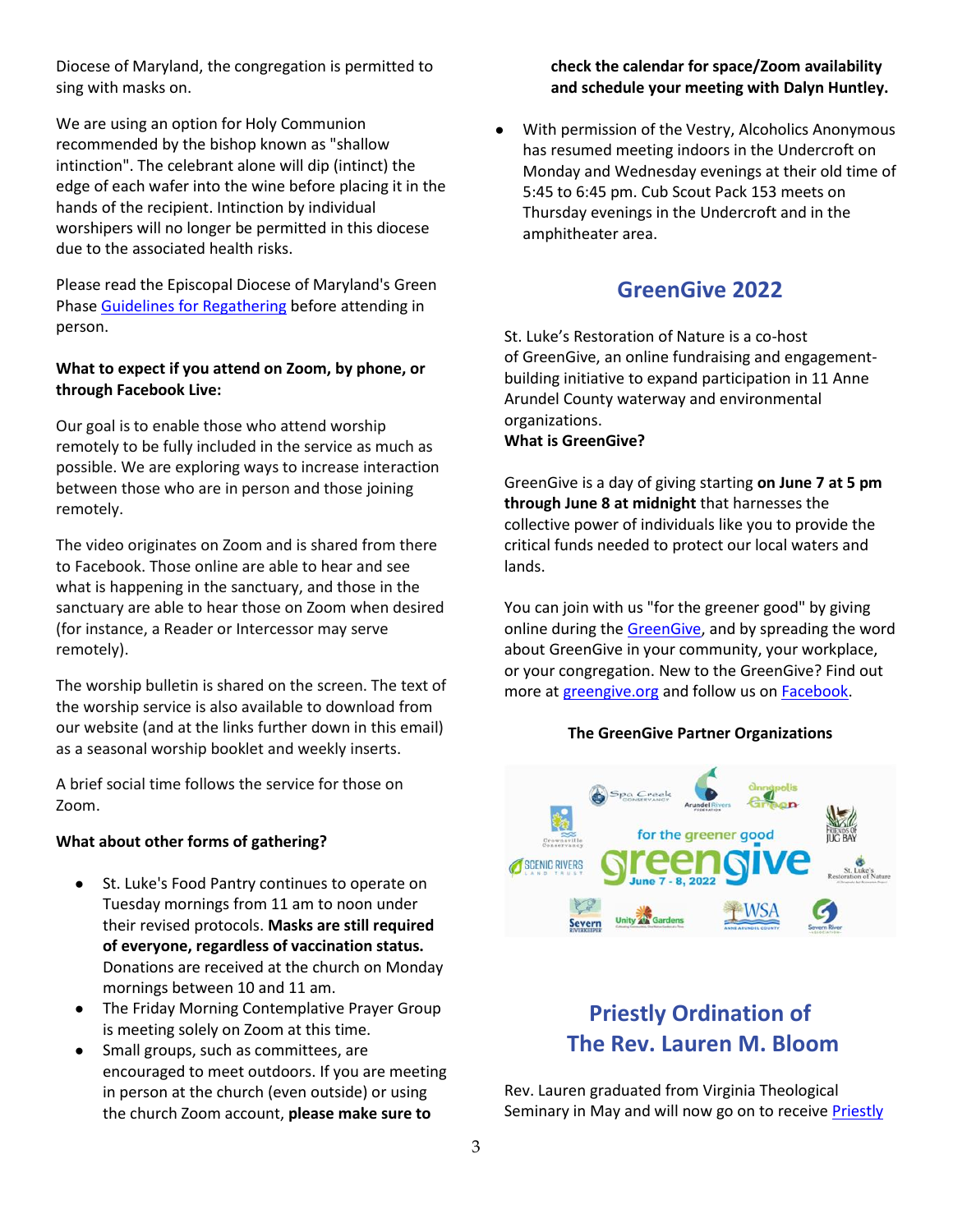[Ordination](https://r20.rs6.net/tn.jsp?f=001aG6irn-4xtP18OZA6Mjfkaf5ZL4JapWxr8rJHnkxuDoWT9HLICzd5eDrHNn1CyGoaeq1UhkUbR14hZ6_hQYngmEdJBrsG61oqW-TtZA75aiDB_mvx_ybVp6rmJKvOECE9OenKNYGyDV4HaX2R5l87zDDn_WXkutCN8JICHn0OJs1k1pY3pw7oNYP-bgx4VOB&c=aw32kpuMbLJ7I-frgkMn4j9ATHg47zl2247sZUuT0aqz12iK0cEUQA==&ch=LsMjOz03FpgqZ-xEIOeorKlJoGtnwQueZ4KkWQ9zkzLSz8GXAh7Z-A==) on **Saturday, June 18th at 10:30 AM** at the [Church of the Redeemer](https://r20.rs6.net/tn.jsp?f=001aG6irn-4xtP18OZA6Mjfkaf5ZL4JapWxr8rJHnkxuDoWT9HLICzd5eDrHNn1CyGohNdl4eSkA3hXTy7axAbba6sy_9LenGK6bfsfOLgB_78paIRRIJ9GSzq8IgoALnYzfQVwVJdzMKWLHMY1qhg1ag==&c=aw32kpuMbLJ7I-frgkMn4j9ATHg47zl2247sZUuT0aqz12iK0cEUQA==&ch=LsMjOz03FpgqZ-xEIOeorKlJoGtnwQueZ4KkWQ9zkzLSz8GXAh7Z-A==) in Baltimore. The Rt. Rev. Eugene Taylor Sutton will be presiding. Masks will be required.

If you are interested in carpooling please contact Anne Arms at 707-479-4303 or [armspna@aol.com](mailto:armspna@aol.com)**.**

## **Annapolis Pride Parade 2022**



# **Diocese of Maryland Awards \$180K in Grants from Reparations Fund**

On May 26, the Diocese of Maryland awarded \$180K in grant money to its inaugural class of organizations doing the work of restoring African American and Black Communities within the geography of the diocese.

The six organizations, awarded \$30,000 each, include nonprofits, church-affiliated initiatives and youth centers committed to providing economic, education, housing, and environmental and health-care resources to Black children and families.

The grant winners included th[e Samaritan Community,](https://www.samaritancommunity.org/) S[t. Luke's Youth Center \(SLYC\)](https://www.bmoreslyc.org/) an[d Next One Up,](https://www.nextoneup.org/) based in Baltimore City; Calvert Concept Charitable Corp., a start-up in Calvert County; *I Believe In Me in Frederick;* and [Anne Arundel Connecting Together](https://www.actaaco.org/about) (ACT) in Anne Arundel County.

The Episcopal Diocese of Maryland voted at its general convention in 2019 to study the subject of reparations, which included a finding that most, if not all, of its churches built before 1860 included labor or materials crafted by enslaved people.

A year later, the reparations fund was established at its annual convention with \$1 million in seed money, which was to be invested back in Maryland communities hindered by slavery's legacy and ongoing systemic racism. The fund now exceeds \$1 million because of additional contributions in the two years since its founding.

"The legacy of 350-plus years of discrimination against persons of African descent have taken a toll on this nation. And it has affected all of us," Bishop Sutton said. "None of us may have been guilty, but all of us have a responsibility. Today is an indication of the responsibility we are taking."

#### [\(Above excerpt from the Washington Post, May 27,](https://www.washingtonpost.com/dc-md-va/2022/05/26/reparations-maryland-episcopal-fund/)  [2022\)](https://www.washingtonpost.com/dc-md-va/2022/05/26/reparations-maryland-episcopal-fund/)

St. Luke's Eastport was one of the first congregations to contribute to the Reparations Fund. In 2020, the Vestry voted to devote .05 percent of its 2021 annual budget to the Fund, and the church also took up an offering to add to our contribution. In 2021, St. Luke's gave \$2,275 to the Reparations Fund. The Vestry is pleased to see that the local organization, Anne Arundel Connecting Together (ACT), received a grant, as St. Luke's Eastport was involved in supporting the launch of this organization. The Vestry has pledged .05 percent of the 2022 budget to the Reparations Fund and the church will take up a collection again for individual donations.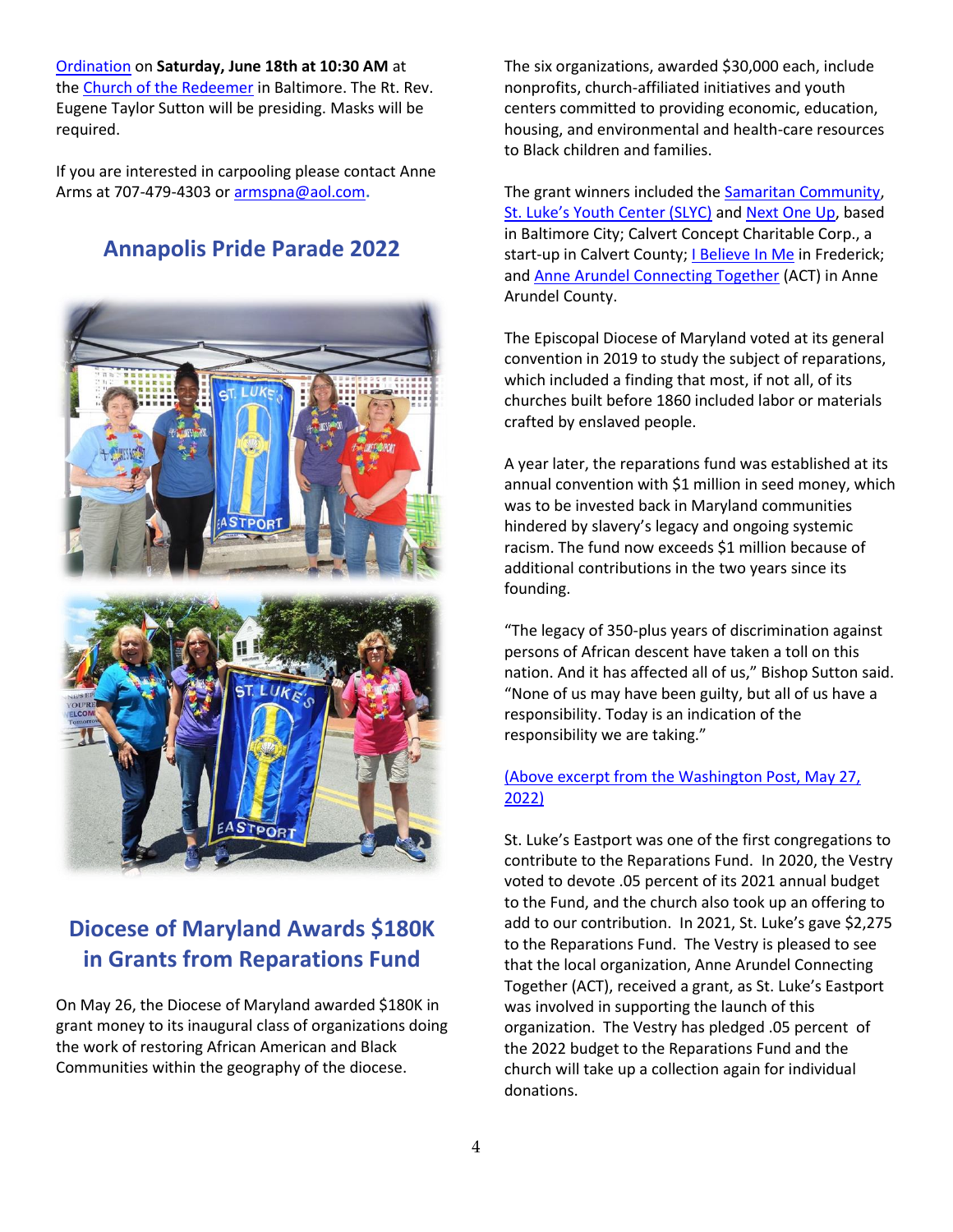# **Light House Shelter Meal Service Support**

We would like to start making lunches again for the Lighthouse Shelter on Sunday morning after church. This is a ministry St. Luke's has provided consistently for over 20 years!

We have a volunteer to purchase all the necessary supplies. (That is the hardest part!) We need a volunteer to coordinate the making/delivery of the lunches each Sunday. This is more of an organizing/delegating task and not too time consuming. Remember - everyone pitches in to get the job done!

Please contact Dianne Crews at [dmackcrn@verison.net](mailto:dmackcrn@verizon.net) or 410-268-9741 if you are interested or want more information

## **Join a Team!**

We invite you to consider joining one of these ministry teams, which are open to everyone:

> **Worship Planning Team Environmental Committee Labyrinth Committee Flower Ministry Altar Guild Readers/Intercessors Altar Servers**

Many of these teams meet regularly over Zoom, and the meetings are open to everyone. For meeting times and more information, contact the office at [office@stlukeseastport.org](mailto:office@stlukeseastport.org) or 410-268-5419

# **Hospitality Hour**

St. Luke's offers a hospitality hour immediately following our Sunday services. Volunteer hosts are asked to set up the beverage station and bring light fare for persons attending the Sunday Service to enjoy.

The sign-up sheet for hosting Hospitality Hour on Sunday mornings in **July, August and September** is now available downstairs in the Undercroft. Anyone is

welcome to sign up to host. If you haven't hosted before, contact our Hospitality Hour coordinator, Kathy Dinin, to learn more: 914-241-3966 or [dinin.kathryn@gmail.com](mailto:dinin.kathryn@gmail.com) . Kathy can also help pair you with someone else if you don't want to host on your own.

#### **Lunch Bunch**

The Lunch Bunch is a weekly gathering for fellowship through sharing a meal. This Dutch treat meal takes place each **Wednesday at 12:00 pm** at [Adam's Ribs](https://r20.rs6.net/tn.jsp?f=001rQBS7KJtPo3XTR3zm8qDB1QIAeh1e9W5w6-w24dbXnSUAFE9Qjl_YmxHV_OJohcN5UAWZwkixHJ43LXpG3k-JIQVm1jHndB35mQd-BujhVTlpkMlcDu8UFHkRlkhqIDqU0lnif1AY6142SyZYP27nKbrH_ja5aOO&c=y-msQYJl_L0GmGBbeKjD4c9rdaLJX296YQZgavKtLbeD4Tuq2ZaUng==&ch=lADrzWRApb1gJ0rXIhSKBzTbhsP_NVLcrSOwjIkd5TRnZagBC9dW-g==) in the Eastport Shopping Center, right next to the church. Who is invited? Everyone! Lunch Bunch is an open event organized by members of St. Luke's. Contact Dianne Crews 410-268-9741 or Helen Wheeler 410-224- 3882 for more information. Friends and visitors are always welcome. No RSVP necessary.

## **Environmental Committee Meeting**

The Environmental Committee at St. Luke's seeks to spread environmental stewardship through education, advocacy, and volunteerism on a teaching campus that heals the human spirit while caring for creation. The monthly meetings have been moved to the **FIRST Thursday of each month**. The next meeting will be held on **Thursday July 7** remotely via Zoom at 7 pm.

All are welcome to attend. For questions, contact Chuck Gallegos [\(gallegoscl@verizon.net\)](mailto:gallegoscl@verizon.net) or Anne Arms [\(armspna@aol.com\)](mailto:armspna@aol.com).

## **Contemplative Prayer**



The Contemplative Prayer Practice continues to meet remotely via Zoom on **Fridays at 10 am.**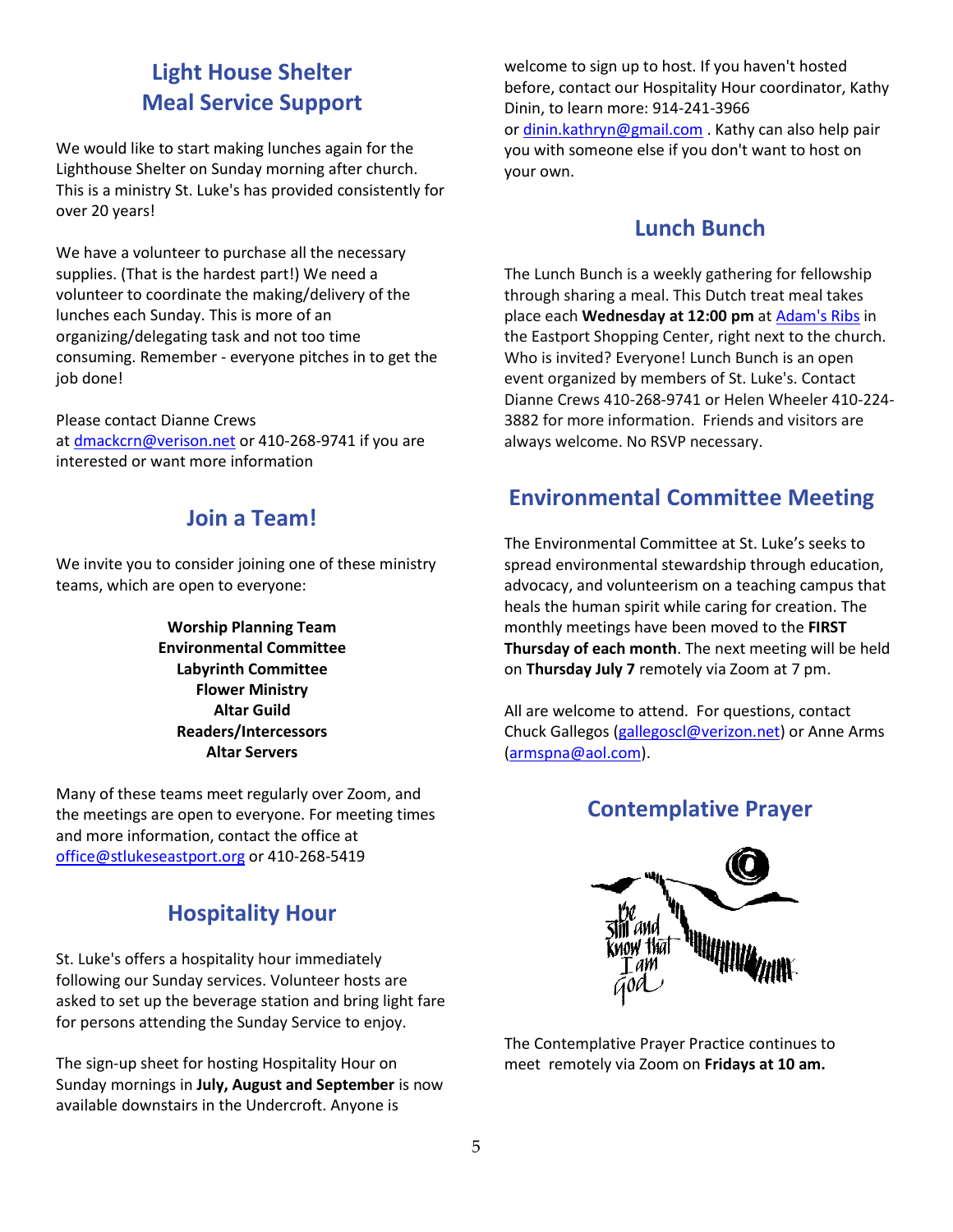This practice invites us to experience rest and internal nourishment through silent prayer together. Anyone is welcome to join at any time. No experience necessary. For more information, contact co-facilitators Eve Waldman at [eleanorevewaldman@gmail.com](mailto:eleanorevewaldman@gmail.com) or 757 387-2367 and Chuck Gallegos a[t gallegoscl@verizon.net](mailto:gallegoscl@verizon.net) or 410-571-0562.

#### **Eastport Memorial Labyrinth**



The Labyrinth is an ancient tool for walking meditation and prayer, common to many faith traditions and cultures. Our journey to the center of the Labyrinth and back out again can be a powerful source of healing, inspiration, and peace.

Save the date, the next Labyrinth walk will be held at on **Saturday, July 9** from noon to 1 pm.

For questions, contact the parish office at 410-268-5419 or [office@stlukeseastport.org.](mailto:office@stlukeseastport.org)

#### **Flower Ministry & Dedications**

As we continue into 2022 with our Sunday worship services in the sanctuary, we are continuing the tradition of beautifying our worship space with two flower arrangements each week. These arrangements are funded through individual donations. If you would like to dedicate the flowers for a particular Sunday in 2022 in memory of someone or in honor of a special occasion, please contact our administrative assistant Dalyn Huntley at [office@stlukeseastport.org](mailto:office@stlukeseastport.org) or at 410-268-5419. The requested donation amount is \$50 and may be made either by check or online with the memo "Flowers." Following the service, the flowers are delivered to a member of the congregation to enjoy.

You don't need to be able to arrange flowers to join the Flower Ministry! We also need drivers who can pick up arrangements from our florist. If you're interested in

learning more, contact Anne Arms at 707-479-4303 or [ARMSPNA@aol.com.](mailto:ARMSPNA@aol.com)

# **The 80th General Convention**

In the interest of health and safety, the Presiding Officers have asked that the 80th General Convention be shortened, with a focus on the essential business needed for



the governance of the Church. A working group consisting of senior staff and leadership from the House of Bishops, the House of Deputies, and the General Convention Office has been appointed by the Presiding Officers to begin work immediately, with recommendations expected later this month. When details of any changes are decided, they will be widely communicated, including on our email list. If you are not already on the General Convention email list, please sign up

here: [https://www.generalconvention.org/gco](https://nam11.safelinks.protection.outlook.com/?url=https%3A%2F%2Fwww.generalconvention.org%2Fgco-enews-signup&data=05%7C01%7Cbmurray%40episcopalchurch.org%7Cc9b3e06cffe84085e0f108da336be671%7Ca61a1be800f1406689423558df189805%7C0%7C0%7C637878835787394995%7CUnknown%7CTWFpbGZsb3d8eyJWIjoiMC4wLjAwMDAiLCJQIjoiV2luMzIiLCJBTiI6Ik1haWwiLCJXVCI6Mn0%3D%7C3000%7C%7C%7C&sdata=nguLAxhX89DbQg2fhwg9JvJM0V%2BTNYqSYyKXcH3YMaw%3D&reserved=0)[enews-signup.](https://nam11.safelinks.protection.outlook.com/?url=https%3A%2F%2Fwww.generalconvention.org%2Fgco-enews-signup&data=05%7C01%7Cbmurray%40episcopalchurch.org%7Cc9b3e06cffe84085e0f108da336be671%7Ca61a1be800f1406689423558df189805%7C0%7C0%7C637878835787394995%7CUnknown%7CTWFpbGZsb3d8eyJWIjoiMC4wLjAwMDAiLCJQIjoiV2luMzIiLCJBTiI6Ik1haWwiLCJXVCI6Mn0%3D%7C3000%7C%7C%7C&sdata=nguLAxhX89DbQg2fhwg9JvJM0V%2BTNYqSYyKXcH3YMaw%3D&reserved=0)

Updates will also be posted on [www.generalconvention.org,](http://www.generalconvention.org/) so please bookmark that site.

We continue to appreciate the faithfulness, grace, and flexibility of our leadership across the Church.

#### **Are you on our email list?**

If you have an email address but are not receiving our weekly email newsletters each Wednesday, please let us know by emailing [office@stlukeseastport.org.](mailto:office@stlukeseastport.org) These weekly emails are an important means of communicating information to our community in between editions of the House Call. If you are not on email but would like to have a printout of the weekly "News from St. Luke's" sent to you by hard copy, please contact Dalyn Huntley in the church office: 410-268- 5419.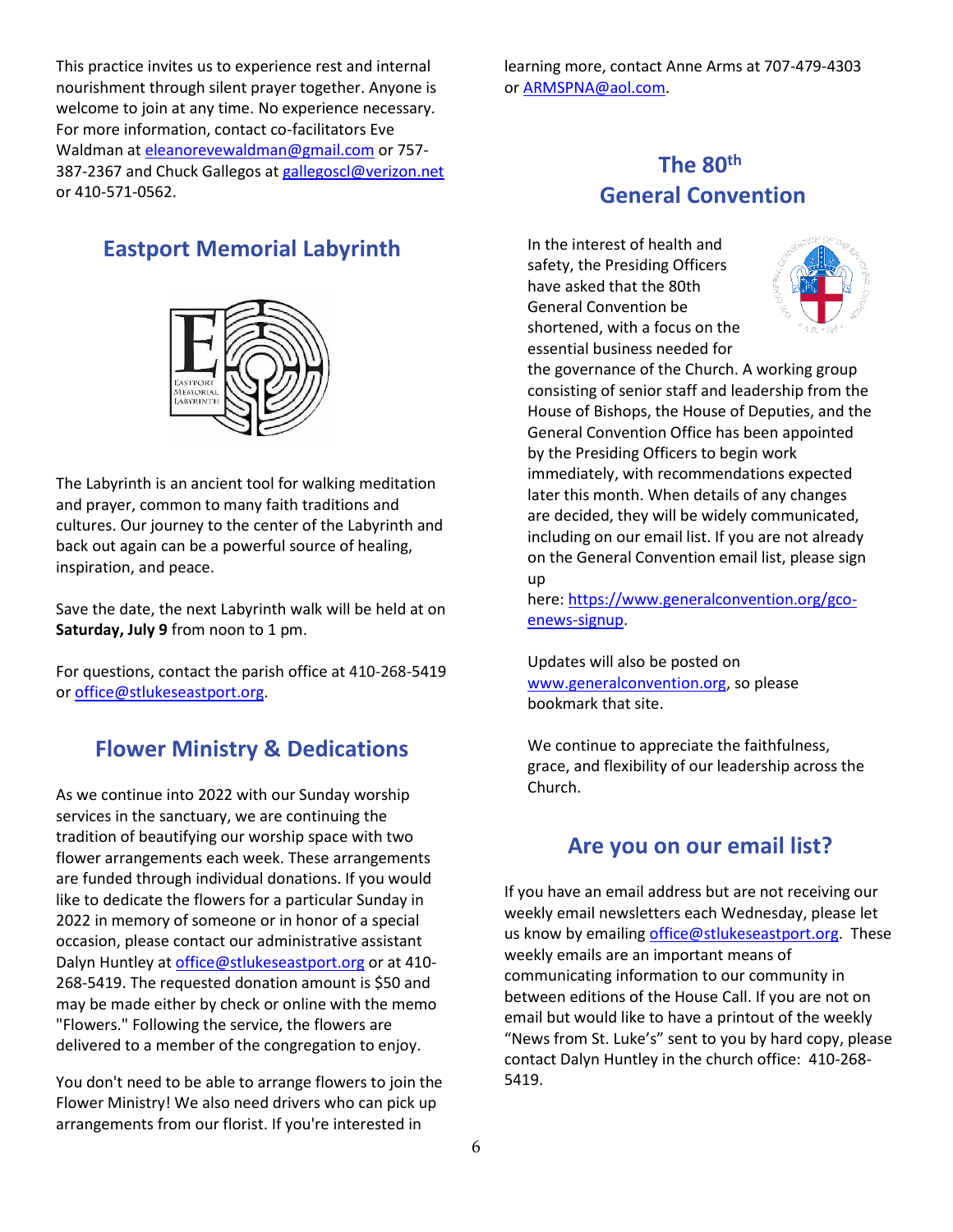## **House Call Deadline**

The deadline for submission of materials for the Summer edition of House Call is no later than **Monday, June 23, 2022.** Submissions may be emailed to the office at [office@stlukeseastport.org](mailto:office@stlukeseastport.org)

Miller); **Diana** McGregor; **Nicole** DeVino (friend of Dianne Crews); **Cam** Hennessee; the **Sugg** Family.

**For the Departed: Cliff Sharp (uncle of Del Thompson)**



St. Luke's has a long-standing tradition of remembering the birthdays and anniversaries of our members with a card and in the newsletter, as well as praying for those who are present on the preceding Sunday. If you are new to the St. Luke's community or unsure if we have your birthday/anniversary, please let us know when it is! Send the information to the office by phone or email (410-268-5419 o[r office@stlukeseastport.org\)](mailto:office@stlukeseastport.org).

#### **June Birthdays**

- 1 Katherine Govoro
- 7 Sunniah Magogo
- 13 Bartel Williams Sr.
- 17 Elizabeth Sammis
- 21 Dan Ramirez

#### **Prayer List**

**Ongoing Needs:** Sunniah Ngonzi Magogo; Connie Harold; the Palermo Family; Heather Cook; Sydney Ponturo; Sally and Fred Sandford; Patty Peterson (friend of Helen & Jack Wheeler); Hilda Uribe (friend of Avedis & Olgui Zarikian); David Fogle; Jimmy Riccardi; Deacon Bob McCoy; Karen Sears-Wright (mother of Lexi Wright); Deacon Mary Walton; Olgui Zarikian; Lance Binnal (friend of Kathleen Rewa); Patricia; Bill Huebl; Linda Cunningham; Sarah Lamming; Alastair McGregor; Lee Riley; Dagmar Kohring; Kathy Kotowski (friend of Eve & Mike Waldman).

**Immediate Needs: Ned** (friend of Dianne Crews); **Lucy** Sprigg; **Jack** Wheeler; **Jennifer** Miles (friend of Kathleen Rewa); the Rev. **Patti** Sachs; **Christine** Kingerski (friend of Dan Ramirez); the **Suhr** Family; **Betty** Meade (mother of Rae